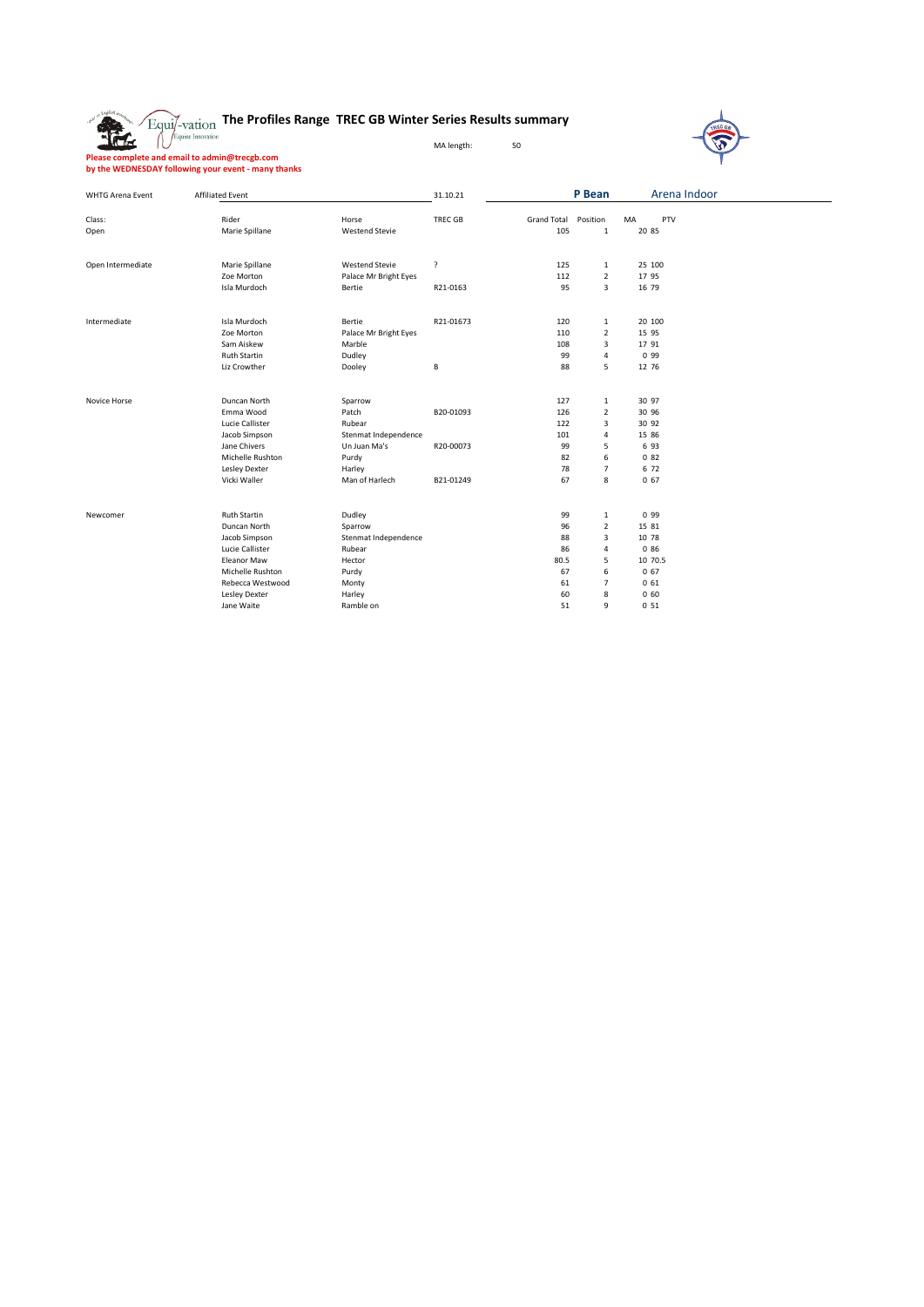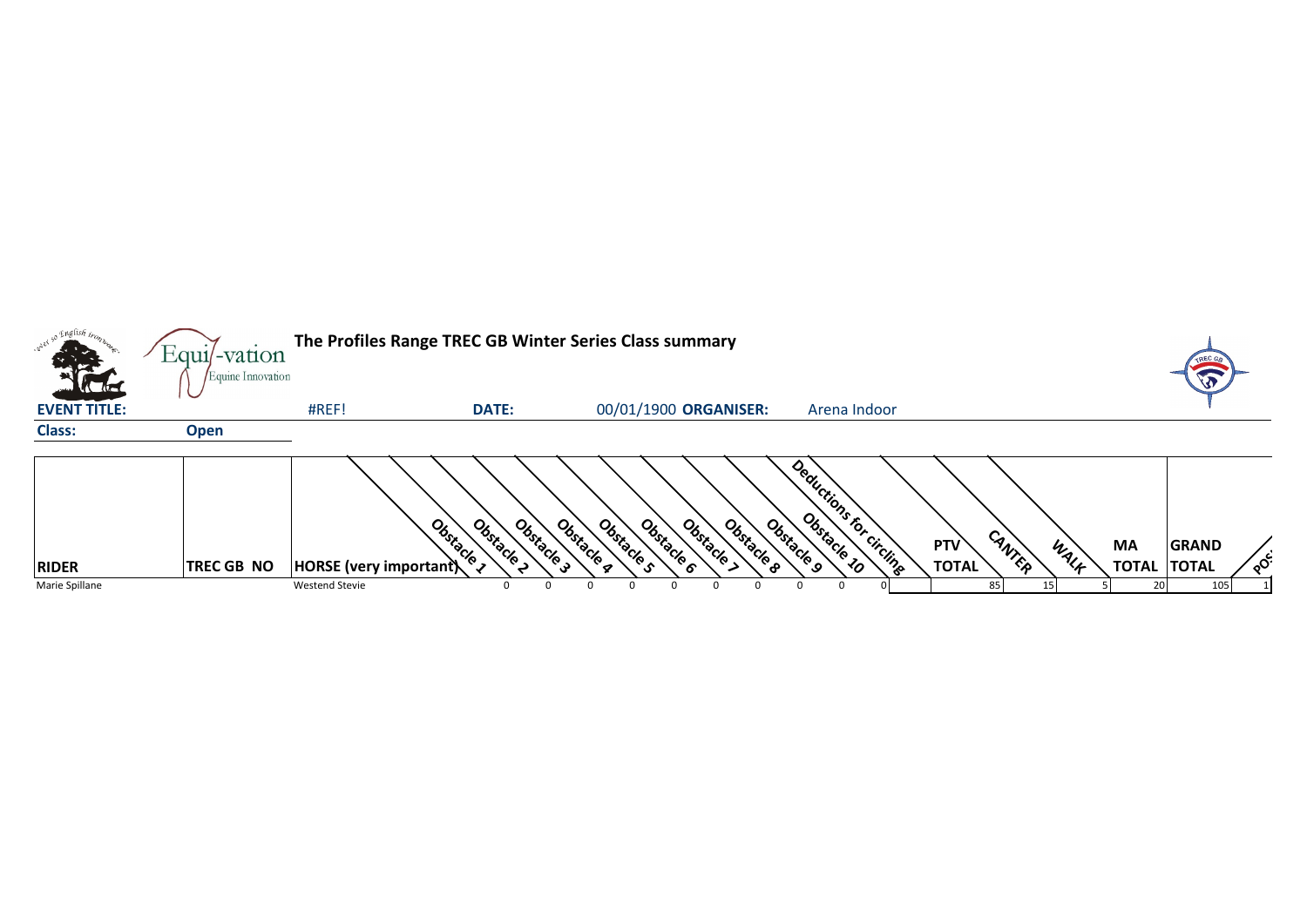|                 | Equi/-vation<br>Equine Innovation | The Profiles Range TREC GB Winter Series Class summary |                          |                          |                          |            |                       |                         |                            |                |                    | TREC GE                      |              |
|-----------------|-----------------------------------|--------------------------------------------------------|--------------------------|--------------------------|--------------------------|------------|-----------------------|-------------------------|----------------------------|----------------|--------------------|------------------------------|--------------|
| <b>Thornton</b> |                                   | #REF!                                                  | 31.10.21                 |                          | 00/01/1900 P Bean        |            |                       |                         |                            |                |                    |                              |              |
| <b>Class:</b>   | <b>OPEN intermediate</b>          |                                                        |                          |                          |                          |            |                       |                         |                            |                |                    |                              |              |
| <b>RIDER</b>    | <b>TREC GB NO</b>                 | <b>Bridge</b><br>HORSE (very important)                | Obstacle 2<br>Obstacle 3 | Obstacle q<br>Obstacle s | Obstacle 6<br>Obstacle > | Obstacle B | Obstacle <sub>9</sub> | Deductions for Circline | <b>PTV</b><br><b>TOTAL</b> | CANTER<br>WALK | MA<br><b>TOTAL</b> | <b>GRAND</b><br><b>TOTAL</b> | $\delta^{c}$ |
| Marie Spillane  |                                   | <b>Westend Stevie</b>                                  |                          |                          |                          |            |                       |                         | 100                        | 15             | 25                 | 125                          |              |
| Zoe Morton      |                                   | Palace Mr Bright Eyes                                  |                          |                          |                          |            |                       |                         | 95                         |                |                    | 112                          |              |
| Isla Murdoch    | R21-0163                          | <b>Bertie</b>                                          |                          |                          |                          |            |                       |                         | 79                         | 15             | <b>16</b>          | 95                           |              |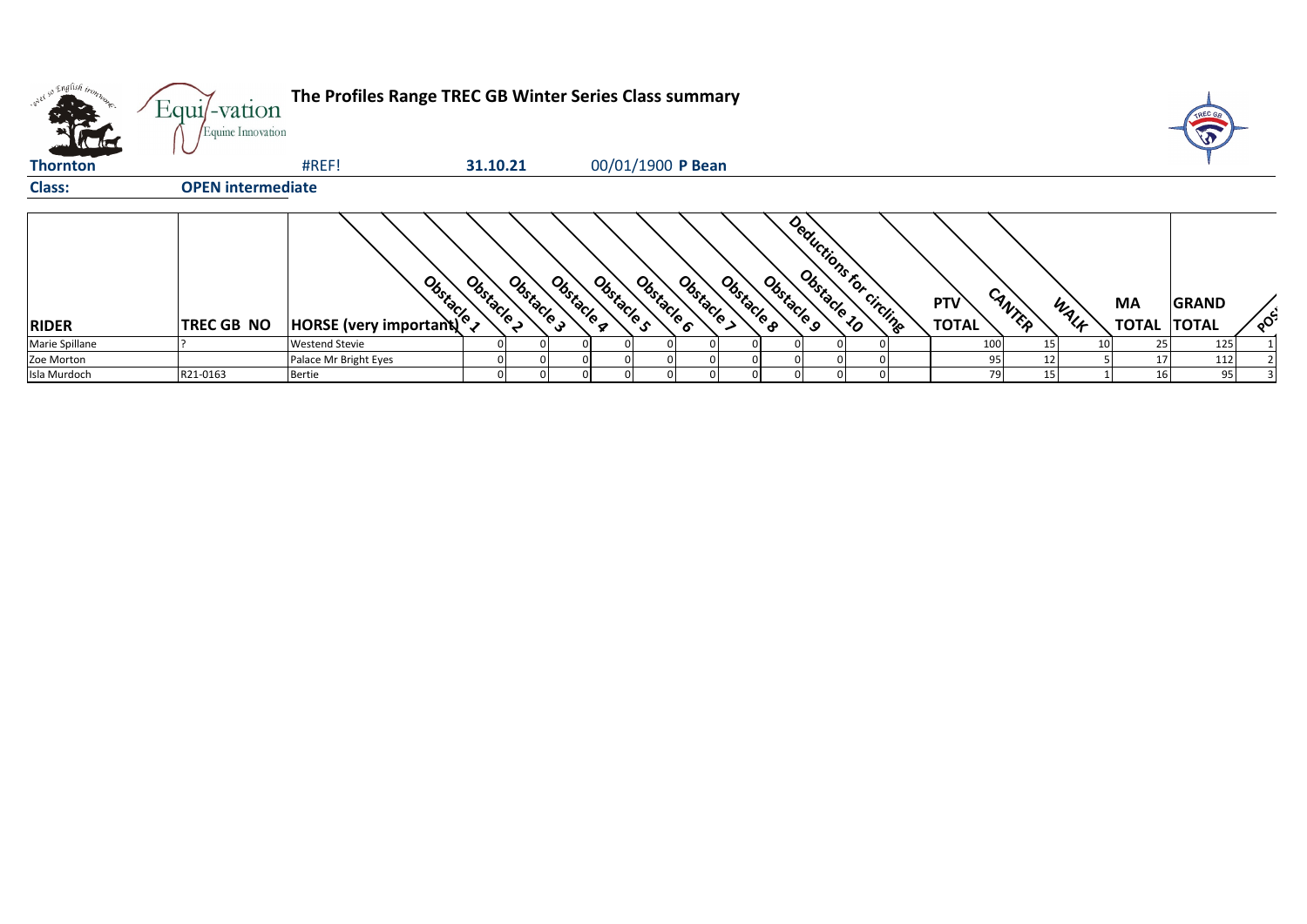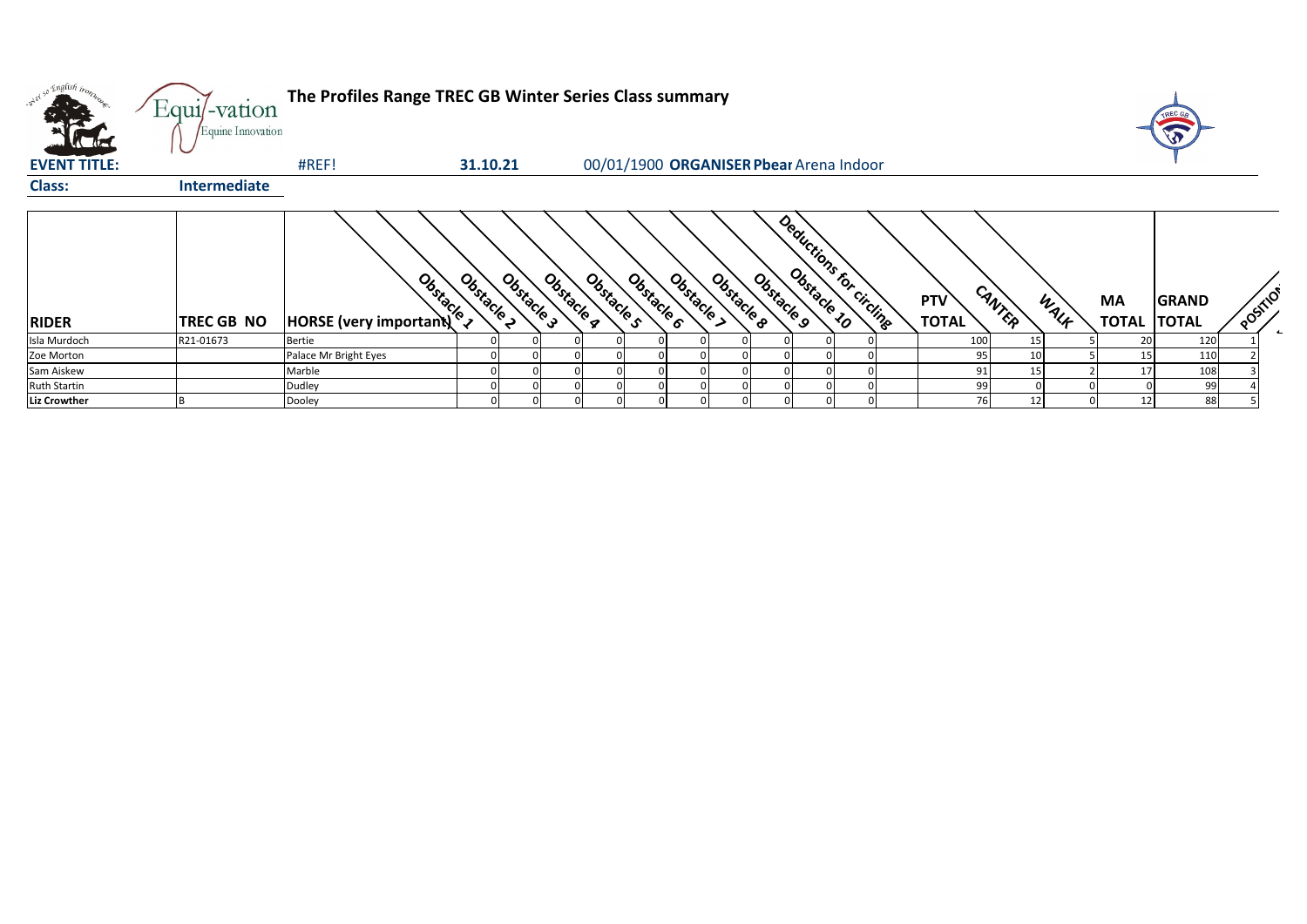| over so English tron, | Equi/-vation<br>Equine Innovation | The Profiles Range TREC GB Winter Series Class summary |              |                          |            |                          |            |                                                  |  |                     |        |                 |                          | TREC GE<br>$\sqrt{3}$ |                       |
|-----------------------|-----------------------------------|--------------------------------------------------------|--------------|--------------------------|------------|--------------------------|------------|--------------------------------------------------|--|---------------------|--------|-----------------|--------------------------|-----------------------|-----------------------|
| <b>EVENT TITLE:</b>   |                                   | #REF!                                                  | <b>DATE:</b> | 31.10.21                 |            | <b>ORGANISER:</b>        |            | MA 50km                                          |  |                     |        |                 |                          |                       |                       |
| <b>Class:</b>         | <b>Novice Horse</b>               |                                                        |              |                          |            |                          |            |                                                  |  |                     |        |                 |                          |                       |                       |
| <b>RIDER</b>          | <b>TREC GB NO</b>                 | Obstacle 1<br><b>HORSE</b> (very important)            | Obstacle 2   | Obstacle 3<br>Obstacle g | Obstacle s | Obstacle 6<br>Obstacle > | Obstacle 8 | Deductions for circuits<br>Obstacle <sub>9</sub> |  | PTV<br><b>TOTAL</b> | CANTER | WALF            | MA<br><b>TOTAL TOTAL</b> | <b>GRAND</b>          | POSITION<br>$\bullet$ |
| Duncan North          |                                   | Sparrow                                                |              |                          |            |                          |            |                                                  |  | 97                  | 15     | 15              | 30                       | 127                   |                       |
| Emma Wood             | B20-01093                         | Patch                                                  |              |                          |            |                          |            |                                                  |  | 96                  | 15     | 15 <sub>1</sub> | 30                       | 126                   |                       |
| Lucie Callister       |                                   | Rubear                                                 |              |                          |            |                          |            |                                                  |  | 92                  | 15     | 15              | 30                       | 122                   |                       |
| <b>Jacob Simpson</b>  |                                   | Stenmat Independence                                   |              |                          |            |                          |            |                                                  |  | 86                  | 15     |                 | 15                       | 101                   |                       |
| <b>Jane Chivers</b>   | R20-00073                         | Un Juan Ma's                                           |              |                          |            |                          |            |                                                  |  | 93                  |        |                 |                          | 99                    |                       |
| Michelle Rushton      |                                   | Purdy                                                  |              |                          |            |                          |            |                                                  |  | 82                  |        |                 |                          | 82                    |                       |
| <b>Lesley Dexter</b>  |                                   | Harley                                                 |              |                          |            |                          |            |                                                  |  | 72                  |        |                 |                          | 78                    |                       |
| Vicki Waller          | B21-01249                         | Man of Harlech                                         |              | 01                       |            |                          |            |                                                  |  | 67                  |        |                 |                          | 67                    |                       |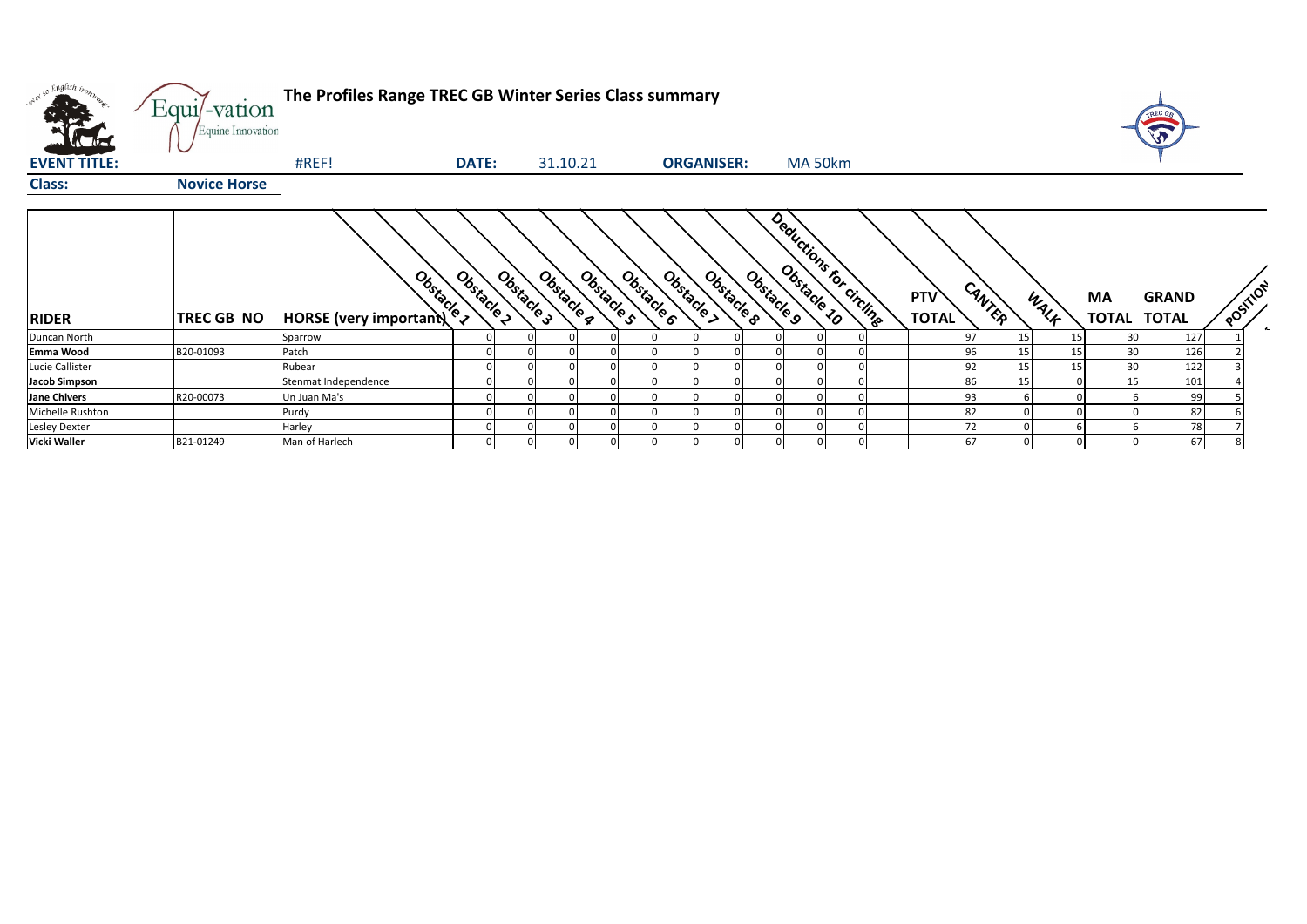| oner so English bo.   | The Profiles Range TREC GB Winter Series Class summary<br>Equi/-vation<br>Equine Innovation |                                             |            |            |            |            |  |                          |            |              |                          |              |  |                            |        |      |                           |                              |  |                                      |  |
|-----------------------|---------------------------------------------------------------------------------------------|---------------------------------------------|------------|------------|------------|------------|--|--------------------------|------------|--------------|--------------------------|--------------|--|----------------------------|--------|------|---------------------------|------------------------------|--|--------------------------------------|--|
| <b>Thornton Arena</b> |                                                                                             | #REF!                                       | 31.10.21   |            |            |            |  | 00/01/1900 P Bean        |            |              |                          | Arena Indoor |  |                            |        |      |                           |                              |  |                                      |  |
| <b>Class:</b>         | <b>Newcomer</b>                                                                             |                                             |            |            |            |            |  |                          |            |              |                          |              |  |                            |        |      |                           |                              |  |                                      |  |
| <b>RIDER</b>          | <b>TREC GB NO</b>                                                                           | Obstacle 1<br><b>HORSE</b> (very important) | Obstacle 2 | Obstacle 3 | Obstacle g | Obstacle s |  | Obstacke c<br>Obstacle > | Obstacle 8 | Obstacle 9   | Deductions for circlinge |              |  | <b>PTV</b><br><b>TOTAL</b> | CANTER | WALK | <b>MA</b><br><b>TOTAL</b> | <b>GRAND</b><br><b>TOTAL</b> |  | POSTILON<br>$\overline{\phantom{a}}$ |  |
| <b>Ruth Startin</b>   |                                                                                             | Dudley                                      |            |            |            |            |  |                          |            |              |                          |              |  | 99                         |        |      |                           | 99                           |  |                                      |  |
| Duncan North          |                                                                                             | Sparrow                                     |            |            |            |            |  |                          |            |              |                          |              |  | 81                         |        |      | 15                        | 96                           |  |                                      |  |
| Jacob Simpson         |                                                                                             | Stenmat Independence                        |            |            |            |            |  |                          |            |              |                          |              |  | 78                         |        |      | 10                        | 88                           |  |                                      |  |
| Lucie Callister       |                                                                                             | Rubear                                      |            |            |            |            |  |                          |            |              |                          |              |  | 86                         |        |      |                           | 86                           |  |                                      |  |
| <b>Eleanor Maw</b>    |                                                                                             | Hector                                      |            |            |            |            |  |                          |            |              |                          |              |  | 70.5                       | 10     |      | 10                        | 80.5                         |  |                                      |  |
| Michelle Rushton      |                                                                                             | Purdy                                       |            |            |            |            |  |                          |            | $\Omega$     |                          |              |  | 67                         |        |      |                           | 67                           |  |                                      |  |
| Rebecca Westwood      |                                                                                             | Monty                                       |            |            |            |            |  |                          |            |              |                          |              |  | 61                         |        |      |                           | 61                           |  |                                      |  |
| Lesley Dexter         |                                                                                             | Harley                                      |            |            |            |            |  |                          |            |              |                          |              |  | 60                         |        |      |                           | 60                           |  |                                      |  |
| Jane Waite            |                                                                                             | Ramble on                                   |            |            |            |            |  |                          |            | $\mathbf{0}$ |                          |              |  | 51                         |        |      |                           | 51                           |  |                                      |  |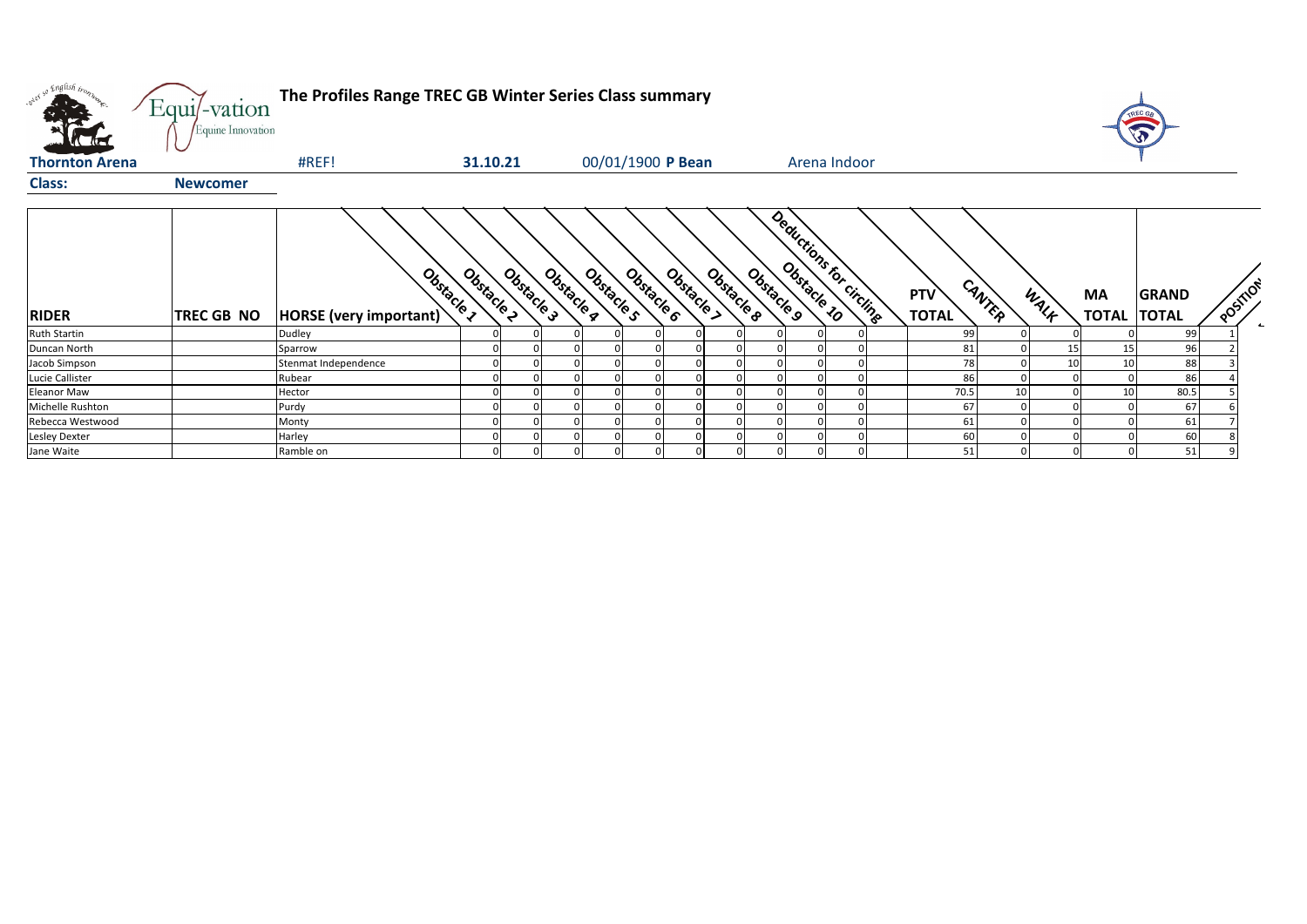| TREC GR                | <b>TREC GB Winter Series Class summary</b> |                                             |                        |            |                       |                          |            |            |                         |  |  |                            |        |      | TREC GA<br>E             |              |          |  |
|------------------------|--------------------------------------------|---------------------------------------------|------------------------|------------|-----------------------|--------------------------|------------|------------|-------------------------|--|--|----------------------------|--------|------|--------------------------|--------------|----------|--|
| <b>EVENT TITLE:</b>    | THORNTON - IN HAND                         |                                             | <b>DATE:</b>           |            | 00/01/1900 ORGANISER: |                          |            |            | Arena Indoor            |  |  |                            |        |      |                          |              |          |  |
| <b>Class:</b>          | X1                                         |                                             |                        |            |                       |                          |            |            |                         |  |  |                            |        |      |                          |              |          |  |
| <b>RIDER</b>           | <b>TREC GB NO</b>                          | Obstacle 1<br><b>HORSE</b> (very important) | Obstacle<br>Obstacle 3 | Obstacle g | Obstacle <sub>S</sub> | Obstacle 6<br>Obstacle > | Obstacle & | Obstacle 9 | Deductions for circling |  |  | <b>PTV</b><br><b>TOTAL</b> | CANTER | WALK | MA<br><b>TOTAL TOTAL</b> | <b>GRAND</b> | POSTILOT |  |
| Jane Waite             |                                            |                                             |                        |            |                       |                          |            |            |                         |  |  |                            |        |      |                          | 104.5        |          |  |
| AlanaSpillane          |                                            |                                             |                        |            |                       |                          |            |            |                         |  |  |                            |        |      |                          | 96           |          |  |
| Vicky Waller           |                                            |                                             |                        |            |                       |                          |            |            |                         |  |  |                            |        |      |                          | 95           |          |  |
| Michelle Rushton       |                                            |                                             |                        |            |                       |                          |            |            |                         |  |  |                            |        |      |                          | 83           |          |  |
| <b>Damien McNickle</b> |                                            |                                             |                        |            |                       |                          |            |            |                         |  |  |                            |        |      |                          | 66           |          |  |